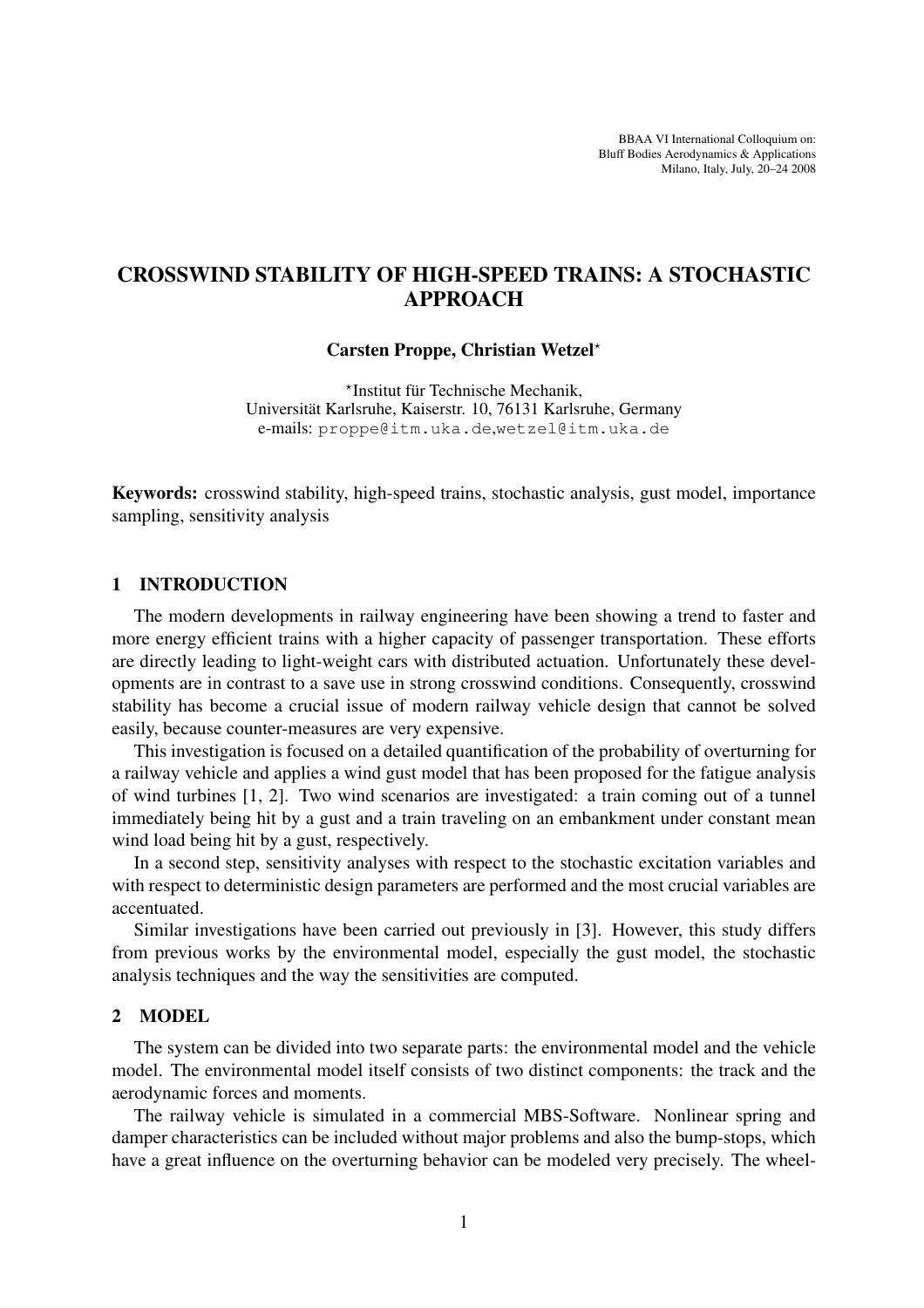

Figure 1: Schematic sketch of the vehicle with coordinate system and wind velocity vector.

rail contact forces are simulated using the implemented FASTSIM routine, which is a good compromise between speed and accuracy to calculate the resultant wheel-rail forces.

The crosswind model  $u(t)$  consists of a superposition of the mean wind  $u_0$  the gust wind  $u_B(t)$  (corresponding to low frequency fluctuations) and the turbulence. Unsteady aerodynamics is accounted for by the aerodynamic admittance. Finally, the wind is a function of the track variable s and must be transformed into the time domain by the constant train velocity  $v_0$  as a time integration of the differential equations has to be performed.



Figure 2: Crosswind characteristic with gust amplitude A and gust duration T.

The exponentially shaped gust characteristic (Fig.  $(2)$ ) which is utilized in this investigations is often used in wind turbine design and has a strong theoretical foundation, [2, 1]. The gust amplitude A follows a half gaussian and the gust duration  $T$  follows a lognormal distribution as described in [4].

As the railway vehicle has a certain dimension in the horizontal and vertical direction the resultant wind forces have to be computed by an averaging process over the whole area of the carbody. In the time domain this integration transforms to a sliding mean procedure with the time interval  $[t - \frac{L_t}{2m}]$  $\frac{L_t}{2v_0}, t + \frac{L_t}{2v_0}$  $\frac{L_t}{2v_0}$ , where  $L_t$  describes the length of the carbody.

The wind loads on the vehicle are modeled as concentrated forces and moments and so they are computed from the acting wind velocity  $v_s(t)$  by means of experimentally determined aerodynamic coefficients:

$$
F_{y/z}(v_0, u(t)) = C_{\text{side/lift}}(\beta_w) \frac{\rho_L A_t}{2} v_s^2,
$$
\n(1)

$$
M_{x/y/z}(v_0, u(t)) = C_{\text{roll/pitch/yaw}}(\beta_w) \frac{\rho_L A_t l}{2} v_s^2,
$$
 (2)

as the determination of reliable aerodynamic coefficients by means of computational fluid dynamics (CFD) is still an unsolved topic, [5]. The factors  $A_t$  and l are the related area and the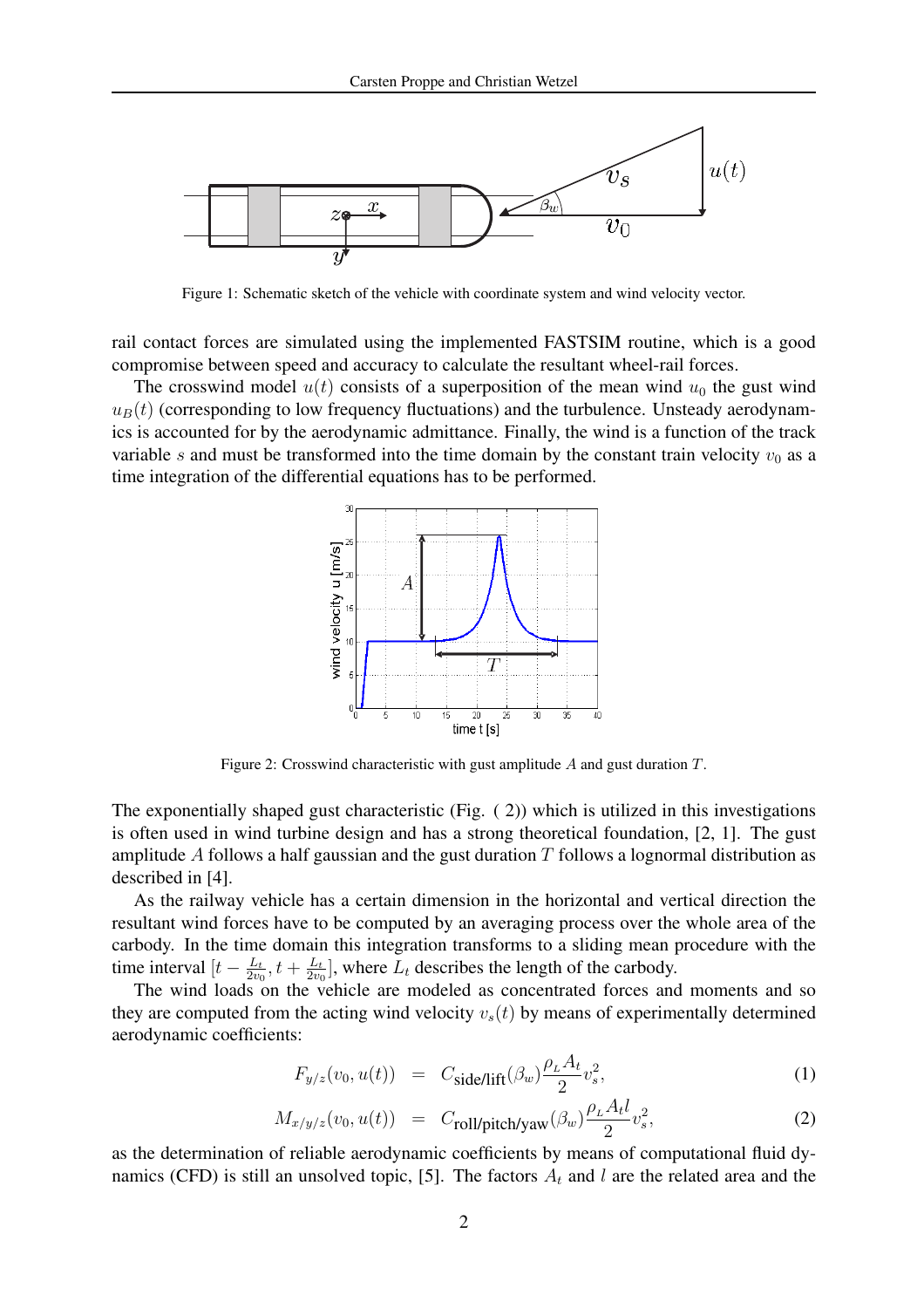length dimension of the railway car and  $\rho_L$  is the density of air. The wind forces and moments are therefore functions of the angle

$$
\beta_w = \arctan\left(\frac{u_0 + u_B(t)}{v_0}\right) \tag{3}
$$

and of the squared resultant wind velocity.

The aerodynamic coefficients  $C_{\text{side}/\text{lift/roll/pitch/yaw}}$ , the gust amplitude A and the gust duration  $T$  are assumed to be random variables. As not much information about the distributions of the aerodynamic coefficients exists they are fitted by a gaussian distribution with a standard deviation of 10%.

#### 3 PROBABILISTIC ANALYSIS

#### 3.1 Reliability analysis

To determine the probability of failure  $P_f$  it is necessary to evaluate the high dimensional integral

$$
P_f = \int_{\Omega_f} p_{z^*}(z^*) d\overline{z}^* \tag{4}
$$

over the failure domain  $\Omega_f$  where  $z^*$  contains all stochastic variables of the system and  $p_{z^*}(\underline{z}^*)$ are the corresponding probability density functions. The failure domain  $\Omega_f$  is separated from the safe domain  $\Omega_s$  by the so called limit-state function  $g(\underline{z}^*) = 0$  which is defined as:

$$
g(\underline{z}^*) = 0.9 - \frac{\delta Q}{Q}.\tag{5}
$$

From this definition the failure domain is characterized by  $g(\underline{z}^*) \leq 0$  and the safe domain by  $g(\underline{z}^*) \geq 0$ . For the complex railway vehicle system where a numerical calculation of the function  $g(\underline{z}^*)$  lasts about half a minute and where the limit-state function is not known explicitly but can only be evaluated pointwise the computation of the integral in equ. (4) is a demanding task. To simplify the calculations the law of conditional probability can be used and equ. (4) is reduced to

$$
P_f = \int_{u_{0,d}}^{u_{0,t}} P(\underline{z}|u_0) p(u_0) du_0,\tag{6}
$$

whereas  $z = [A, T, C_{side} / \text{lift/roll/pitch/yaw}]$  is the vector of the remaining stochastic variables. But still the conditional probability  $P(z|u_0)$  has to be calculated. In principle, this can be done by semi-analytical procedures such as FORM or SORM or by numerical methods like Monte Carlo Simulation and also response surface methods can be used [6].

Here, the following procedure has been employed: in a first step, a FORM result is obtained on a reduced set of random variables. In a second step, this result is improved by line sampling. Due to the precomputed design point, the computation of the conditional failure probability with line sampling is very efficient and accurate for the kind of problem under consideration [7].